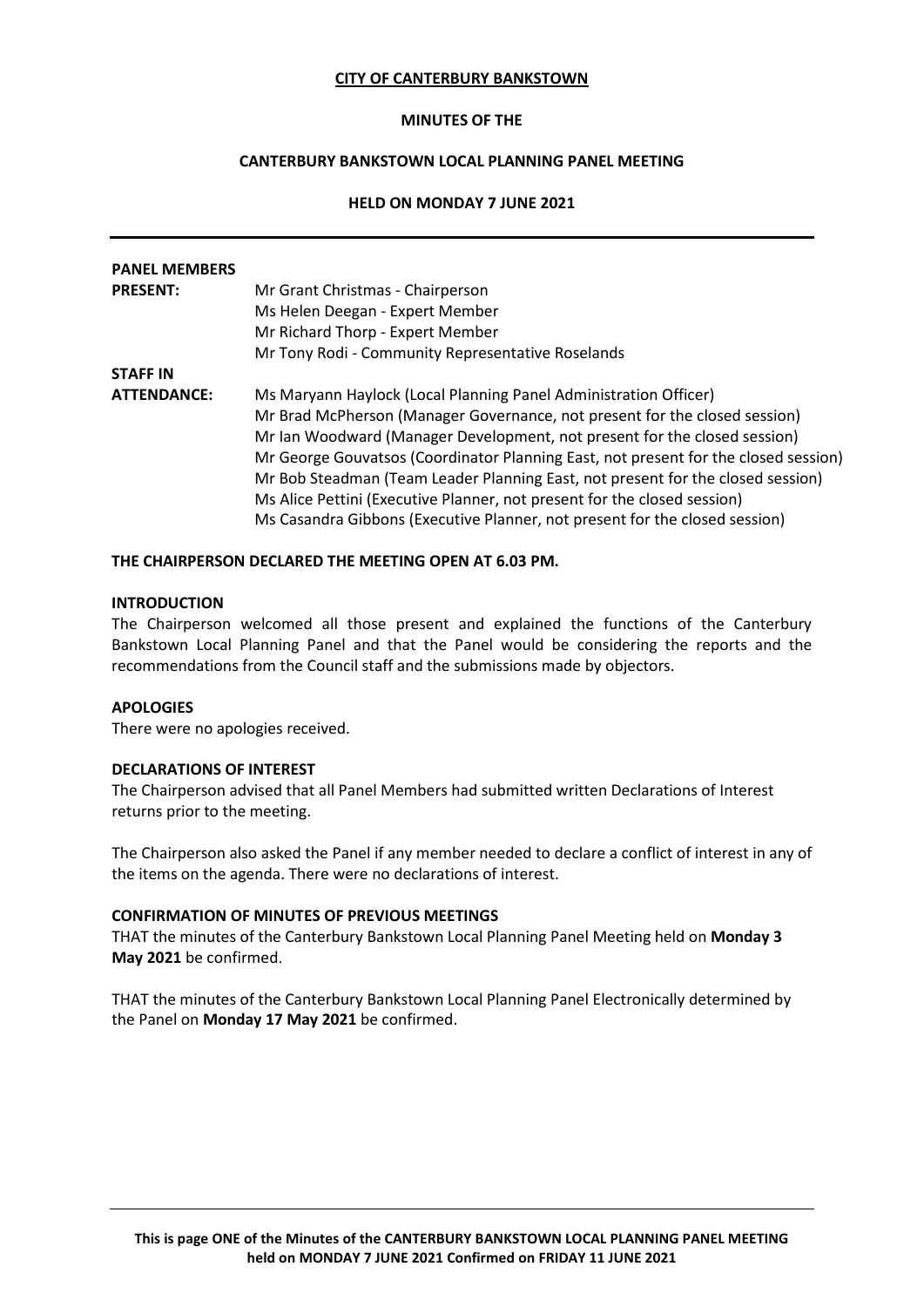**1 DA-566/2021 - 2 CHELMSFORD AVENUE, BELMORE: DEMOLITION OF EXISTING SITE STRUCTURES AND CONSTRUCTION OF A FIVE STOREY MIXED USE DEVELOPMENT COMPRISING OF A GROUND FLOOR RETAIL PREMISES, A COMMERCIAL PREMISES ON THE FIRST FLOOR AND A RESIDENTIAL FLAT BUILDING CONTAINING FIVE APARTMENTS WITH ROOFTOP COMMUNAL OPEN SPACE.**

#### **Site Visit**

Panel members carried out their own site inspection prior to the public hearing.

### **Public Addresses**

The following people addressed the meeting in relation to this item:

- Ms Patricia Mendes Chand (representing objector Mr Mendes)
- Andrew Martin (Town Planner representing applicant)
- Chris Khoury Applicant
- Simon Elias Owner

#### **Panel Assessment**

Mr Tony Rodi was the Community Panel Member present for the deliberation and voting for this matter.

The Panel acknowledged the site constraints and the difficulties in designing a development on a small site at a zoning interface. Despite this, the Panel considered that there were amendments that could be made to render the development more compliant with the existing controls, which would have a better outcome for the immediate adjoining property at 4 Chelmsford Avenue, Belmore. In this regard, the Panel considered that compliance with the building height envelope was a critical matter, which could resolve a number of competing design issues.

The Panel did not consider the retail space on the ground floor to be a major impediment to the grant of a consent and it could be amended to provide for a permissible use. The Panel considered that the commercial space on the first floor was problematic and a residential use may be more appropriate.

The Panel carefully considered the Applicant's request to defer the application to permit the Applicant to reply and provide further information to the Council in response to the Council Officer's report. The Panel considered that a request pursuant to Section 8.3 of the Environmental Planning and Assessment Act 1979 was the appropriate mechanism to further consider the application. This allows the applicant an opportunity to provide amended plans that respond to the issues raised by the Council Officer's report.

#### **CBLPP Determination**

THAT Development Application DA-566/2020 be **REFUSED** in accordance with the Council staff report recommendation, subject to an amendment to the reasons for refusal 11(a) to refer to a deficiency of "3 parking spaces".

**Vote: 4 – 0 in favour**